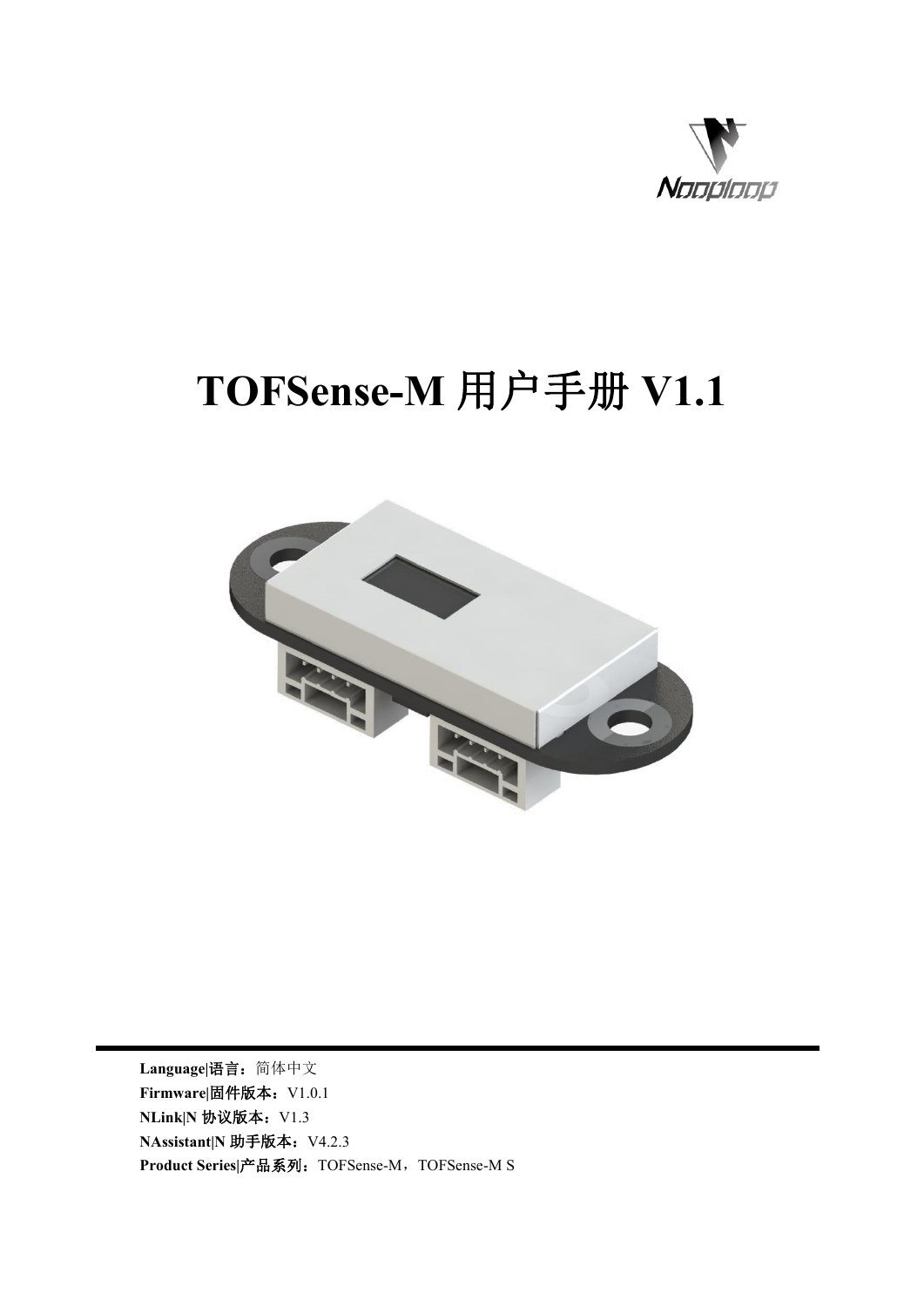

# <span id="page-1-0"></span>Content | 目录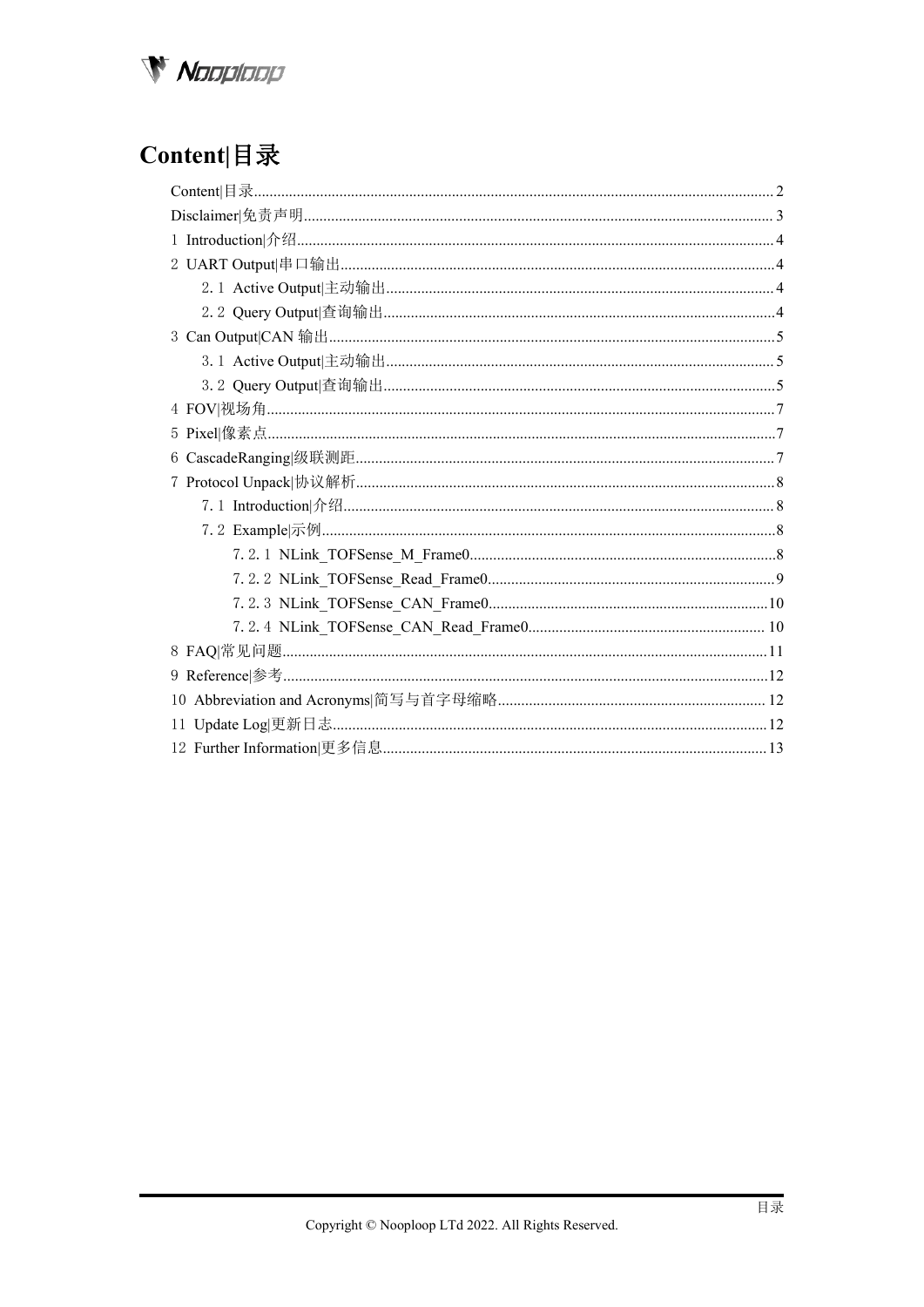# <span id="page-2-0"></span>**Disclaimer|**免责声明

#### **Document Information|**文档信息

Nooploop reserves the right to change product specifications without notice. As far as possible changes to functionality and specifications will be issued in product specific errata sheets or in new versions of this document. Customers are advised to check with Nooploop for the most recent updates on this product.

Nooploop 保留更改产品规格的权利,恕不另行通知。尽可能将改变的功能和规格以产品特 定勘误表或本文件的新版本发布。建议客户与 Nooploop 一起检查了解该产品的最新动态。

### **Life Support Policy|**生命保障政策

Nooploop products are not authorized for use in safety-critical applications (such as life support) where a failure of the Nooploop product would cause severe personal injury or death. Nooploop customers using or selling Nooploop products in such a manner do so entirely at their own risk and agree to fully indemnify Nooploop and its representatives against any damages arising out of the use of Nooploop products in such safety-critical applications.

Nooploop 产品未被授权用于失效的安全关键应用(如生命支持),在这种应用中,Nooploop 产品的故障可能会导致严重的人身伤害或死亡。以这种方式使用或销售 Nooploop 产品的 Nooploop 客户完全自行承担风险,并同意对 Nooploop 及其代表在此类安全关键应用中使用 Nooploop 产品所造成的任何损害给予充分赔偿。

### **Regulatory Approvals|**管理批准

The TOFSense-M series sensors, as supplied from Nooploop, has not been certified for use in any particular geographic region by the appropriate regulatory body governing radio emissions in that region although it is capable of such certification depending on the region and the manner in which it is used. All products developed by the user incorporating the TOFSense-M series sensors must be approved by the relevant authority governing radio emissions in any given jurisdiction prior to the marketing or sale of such products in that jurisdiction and user bears all responsibility for obtaining such approval as needed from the appropriate authorities.

由 Nooploop 提供的 TOFSense-M 系列传感器尚未获得管理该地区激光产品的适当监管机构 的认证,但其能够根据该地区及其使用方式进行认证。用户开发的包含 TOFSense-M 系列传感器 的所有产品必须在该管辖区内销售或销售此类产品之前,由管理任何给定管辖区激光产品的相关 主管部门批准,并且用户应根据需要负责获得相关主管部门的批准。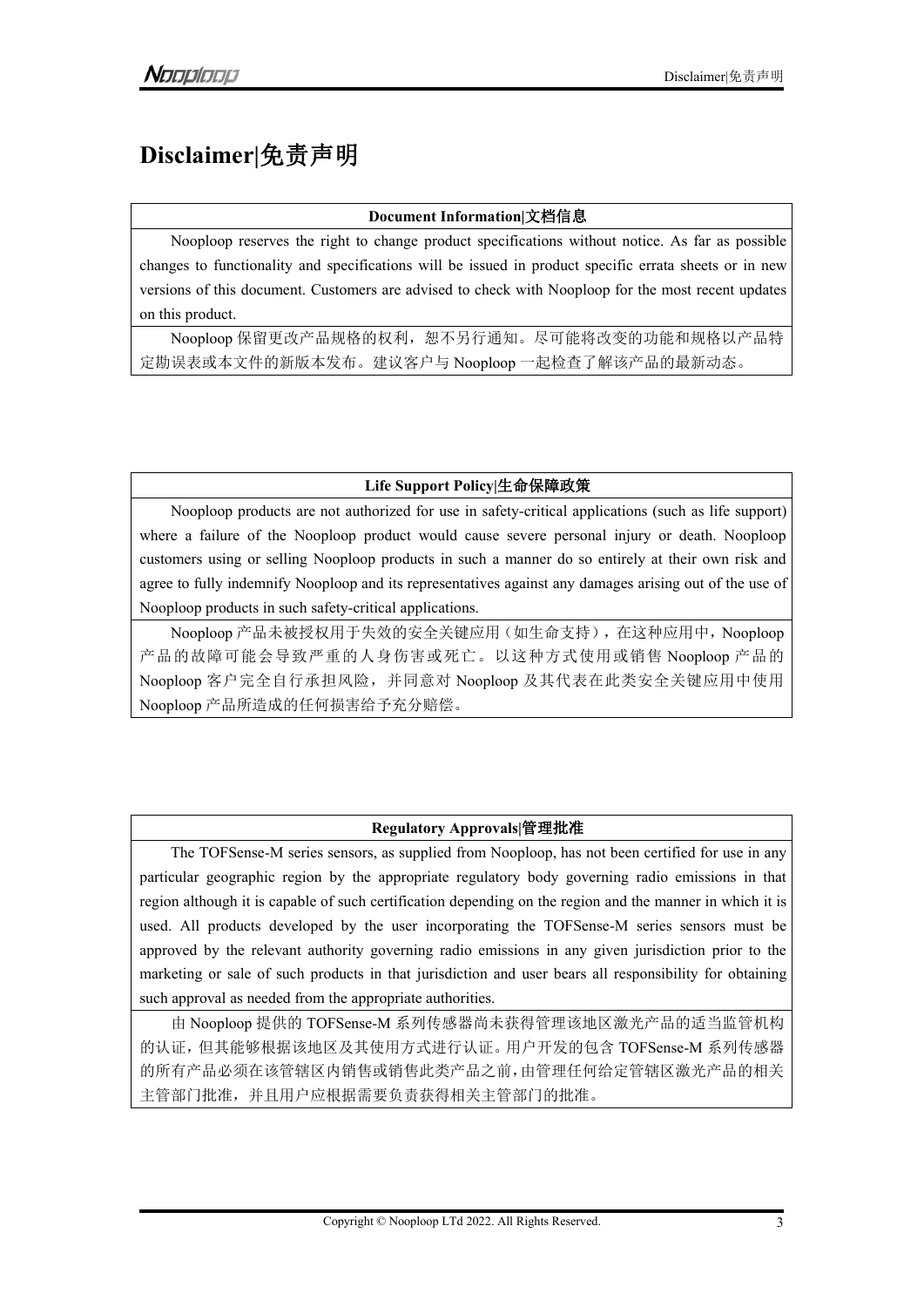# <span id="page-3-0"></span>1 **Introduction|**介绍

这份文档主要介绍如何使用 TOFSens-M、TOFSens-M S 系统以及使用过程中需要注意的事 项,您可能需要参考以下资料辅助理解:

TOFSense-M\_Datasheet.pdf

# <span id="page-3-1"></span>2 **UART Output|**串口输出

### <span id="page-3-2"></span>2.1 **Active Output|**主动输出

UART 主动输出模式仅可在单模块时使用,该模式下模块以固定频率(8\*8 模式 15Hz、4\*4 模式 60Hz) 主动输出测量信息, 输出格式遵循 NLink\_TOFSense\_M\_Frame0 协议。

通过 USB 转 TTL 模块(线序和供电电压参考数据手册)连接 TOFSense-M 系列产品到 NAssistant 软件, 识别成功后点击 88 进入设置页面, UART 主动输出模式配置如图 1, 配置完参 数后需要点击写入参数按钮来保存参数,写入参数成功后可以读取一次参数来确认参数是否写入 成功。

| TOFSense-M Setting |                 |             | ▣         |  |
|--------------------|-----------------|-------------|-----------|--|
| Read Parameter     | Local Time(msg) | $\Omega$    |           |  |
| Write Parameter    | ID              | $\bullet$ 0 |           |  |
|                    | Baudrate        | 921600      |           |  |
|                    | Interface       | UART        | CAN       |  |
|                    | Output          | ACTIVE      | INQUIRE   |  |
|                    | Pixel           | $8*8$       | $4*4$     |  |
|                    | Target Order    | losest      | strongest |  |
|                    |                 |             |           |  |

图 1:UART 主动输出模式配置图

### <span id="page-3-3"></span>2.2 **Query Output|**查询输出

UART 查询输出模式可在单模块与级联时使用,该模式下通过控制器向期望查询模块发送包 含该模块 ID 的查询指令, 模块即可输出一帧测量信息。查询帧格式遵循协议 NLink TOFSense \_Read\_Frame0,输出帧格式遵循协议 NLink\_TOFSense\_M\_Frame0。

通过 USB 转 TTL 模块(线序和供电电压参考数据手册)连接 TOFSense-M 系列产品到 NAssistant 软件, 识别成功后点击 8% 进入设置页面, UART 查询输出模式配置如图 2, 配置完参 数后需要点击写入参数按钮来保存参数,写入参数成功后可以读取一次参数来确认参数是否写入 成功。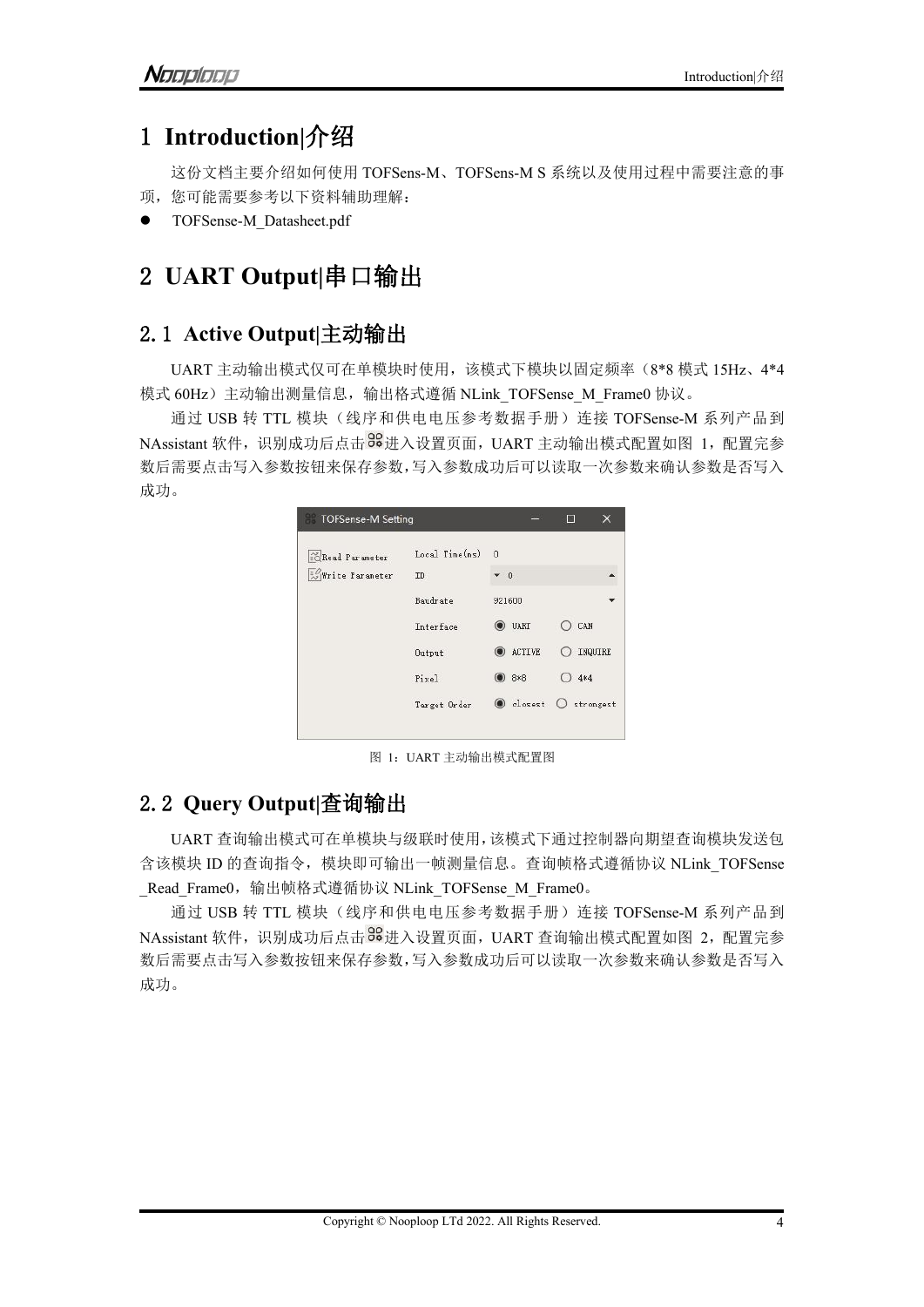| TOFSense-M Setting     |                |               | 圖             |
|------------------------|----------------|---------------|---------------|
| <b>CRead Parameter</b> | Local Time(ms) | $\Omega$      |               |
| Write Parameter        | ID             | $\star$ 0     |               |
|                        | Baudrate       | 921600        |               |
|                        | Interface      | <b>O</b> VART | CAN           |
|                        | Output         | <b>ACTIVE</b> | INQUIRE       |
|                        | Pixel          | 8*8           | $4*4$         |
|                        | Target Order   | losest        | $O$ strongest |

图 2:UART 查询输出模式配置图

## <span id="page-4-0"></span>3 **Can Output|CAN** 输出

### <span id="page-4-1"></span>3.1 **Active Output|**主动输出

CAN 主动输出模式可在单模块与级联时使用,该模式下模块以 10Hz 的频率主动输出测量信 息(8\*8 模式和 4\*4 模式分别连续输出 64 帧和 16 帧,每帧输出一个像素点的测距信息),输出 格式遵循协议 NLink\_TOFSense\_CAN\_Frame0。

通过 USB 转 TTL 模块 (线序和供电电压参考数据手册) 连接 TOFSense-M 系列产品到 NAssistant 软件, 识别成功后点击 8 进入设置页面, CAN 主动输出模式配置如图 3, 配置完参 数后需要点击写入参数按钮来保存参数。(如果之前已经切换到了 CAN 模式无法直接识别,需 按照 FAQ 的方式按住按键上电先配置为 UART 模式再更改参数)

| TOFSense-M Setting                |                      |                  | m         |
|-----------------------------------|----------------------|------------------|-----------|
| Read Parameter<br>Write Parameter | Local Time(ns)<br>ID | $\Omega$<br>$-0$ |           |
|                                   | Baudrate             | 1000000          |           |
|                                   | Interface            | <b>UART</b>      | CAN       |
|                                   | Output               | ACTIVE           | INQUIRE   |
|                                   | Pixel                | $9 * 8$          | $4*4$     |
|                                   | Target Order         | losest           | strongest |
|                                   |                      |                  |           |

图 3:CAN 主动输出模式配置图

### <span id="page-4-2"></span>3.2 **Query Output|**查询输出

CAN 查询输出模式可在单模块与级联时使用,该模式下通过控制器向期望查询模块发送包 含该模块 ID 的查询指令,模块即可输出该模块所有像素点的测量信息(8\*8 模式 64 帧, 4\*4 模 式 16 帧)。查询帧格式遵循协议 NLink TOFSense CAN Read Frame0, 输出帧格式遵循协议 NLink\_TOFSense\_CAN\_Frame0。

通过 USB 转 TTL 模块(线序和供电电压参考数据手册)连接 TOFSense-M 系列产品到 NAssistant 软件, 识别成功后点击 8% 讲入设置页面, CAN 杳询输出模式配置如图 4, 配置完参 数后需要点击写入参数按钮来保存参数。(如果之前已经切换到了 CAN 模式无法直接识别, 需 按照 FAQ 的方式按住按键上电先配置为 UART 模式再更改参数)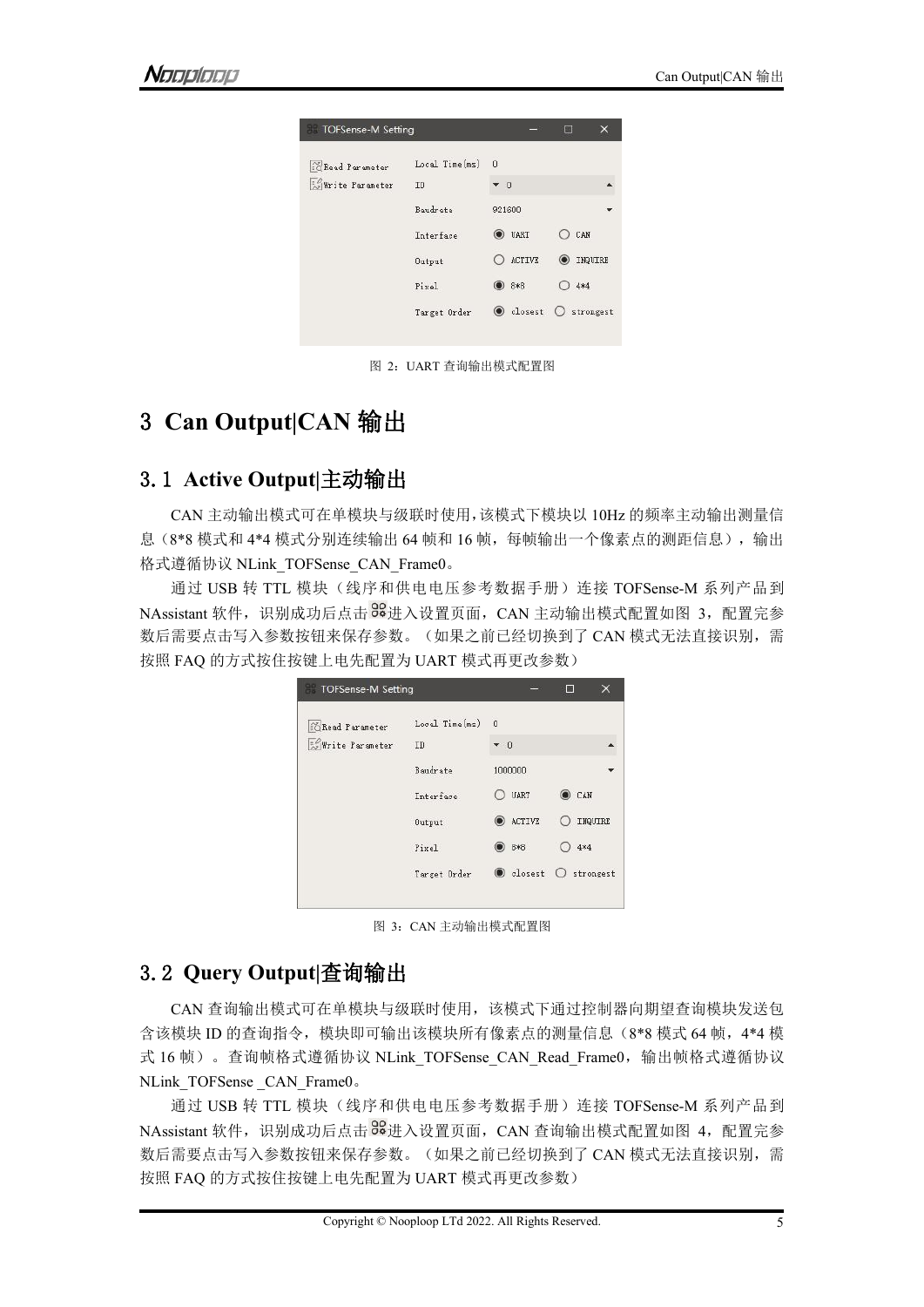| TOFSense-M Setting      |                |             | m<br>×    |
|-------------------------|----------------|-------------|-----------|
| <b>Exceed Parameter</b> | Local Time(ms) | $\Omega$    |           |
| Write Parameter         | ID             | $\bullet$ 0 |           |
|                         | Baudrate       | 1000000     |           |
|                         | Interface      | <b>UART</b> | CAN       |
|                         | Output         | ACTIVE      | INQUIRE   |
|                         | Pixel          | $8*8$       | $4*4$     |
|                         | Target Order   | losest      | strongest |
|                         |                |             |           |

图 4:CAN 查询输出模式配置图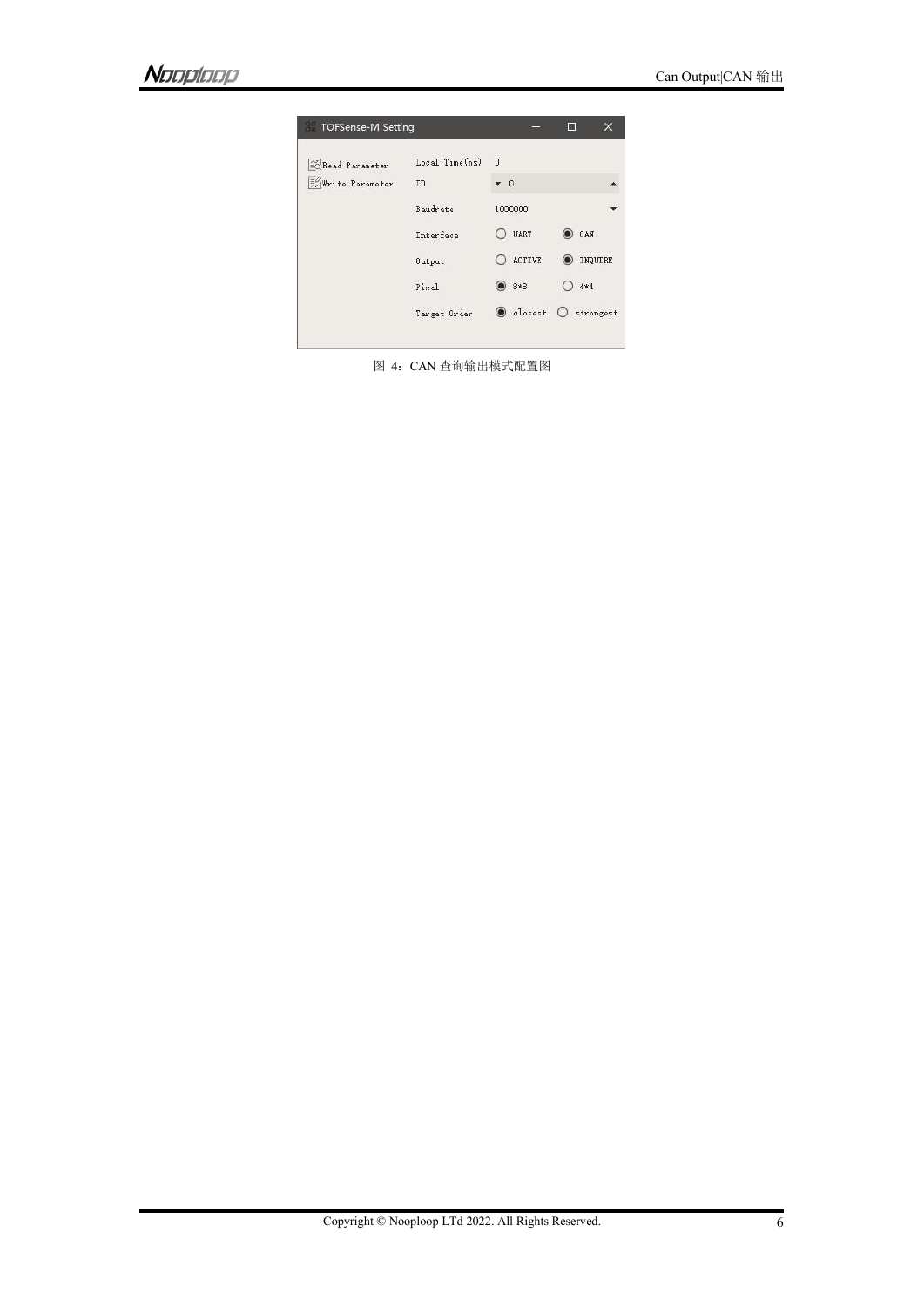# <span id="page-6-0"></span>4 **FOV|**视场角

视场角参数代表的是模块发射测距光能够覆盖的角度。模块视场角参数为横向&纵向 45°,对角线 63°。

# <span id="page-6-1"></span>5 **Pixel|**像素点

模块支持 64 (8\*8)与 16 (4\*4)像素点输出,像素点与实际关系如图 5 所示。



图 5: FOV 与像素点对应示意图

### <span id="page-6-2"></span>6 **CascadeRanging|**级联测距

将多个传感器配置为不同 ID 并串联起来,通过一个通信接口即可读取到所有传感器的测距 信息。连接示意图如图 6 所示, TOFSense-M S 只有一个通信接口, 级联需自行转接。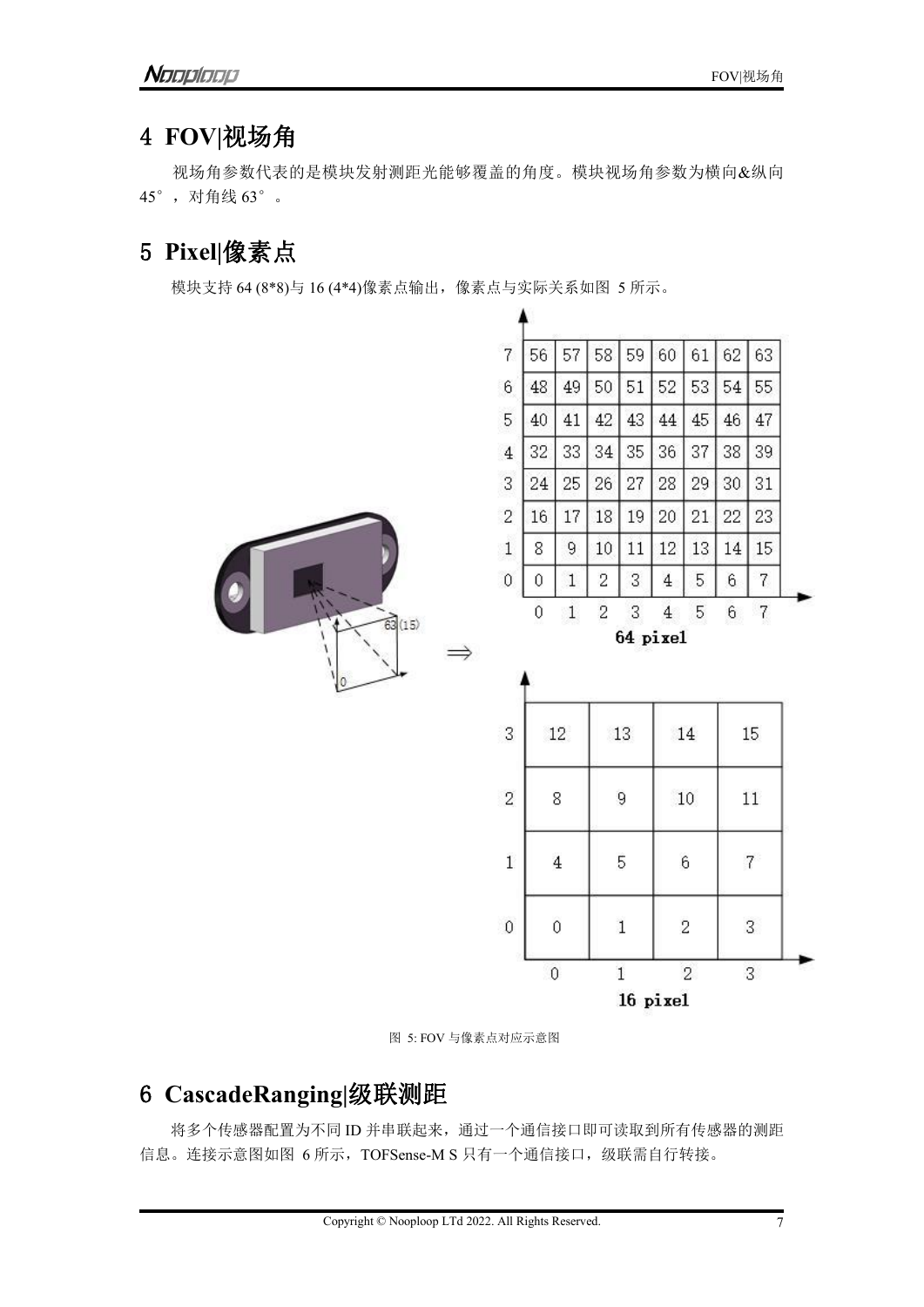

图 6: 级联测距示意图

# <span id="page-7-0"></span>7 **Protocol Unpack|**协议解析

### <span id="page-7-1"></span>7.1 **Introduction|**介绍

本章协议解析示例基于 NLink 协议,同时提供了基于 C 语言开发的 NlinkUnpack 示例解析 代码,能够有效的减少用户开发周期。

根据 TOFSense-M 系列产品数据情况,为尽可能用更少的字节数表示更多数据,我们采用整 形表示浮点数,通过协议帧传输,因此解包时整形数据但带有倍率的实际上为浮点型,需要对应 除以协议中标识的倍率。

特别的,对于 int24 类型,我们需要先转换成 int32 类型, 为了保持符号不变, 采用左移后 除以 256 方式。例如对于位置数据,我们采用 int24 表示,乘率为 1000, 解析代码如下:

```
uint8_t byte[] = {0xe6,0x0e,0x00};//代表十进制数值:3.814
//uint8_t byte[] = {0xec,0xfb,0xff};//代表十进制数值:-1.044
int32 t temp = (int32 t)(byte[0] << 8 | byte[1] << 16 | byte[2] << 24) / 256;
float result = temp/1000.0f;目前协议校验主要为协议帧末尾单字节和校验,示例代码:
uint8_t verifyCheckSum(uint8_t *data, int32_t length){
```

```
uint8 t sum = 0;
   for(int32 t i=0;i<length-1;++i){
      sum += data[i];}
   return sum == data[length-1];
}
```
### 7.2 **Example|**示例

<span id="page-7-3"></span>本文档中以单模块连续测距为应用场景。

### 7.2.1 **NLink\_TOFSense\_M\_Frame0**

数据来源: 将模块连接上位机, 配置 UART 为主动输出模式, NLink TOFSense M Frame0 协议,距离数据解析可以参考 **FAQ**。

原始数据:57 01 ff 00 13 c9 00 00 40 40 36 11 05 2d 00 30 80 13 05 16 00 c0 62 14 ff 09 00 98 19 ff 04 00 28 76 07 ff 08 00 38 20 07 ff 06 00 00 59 06 ff 08 00 c8 c0 12 ff 1f 00 f8 3b 12 05 27 00 a8 e3 14 05 1c 00 58 08 18 05 15 00 d8 34 1b 05 09 00 58 43 23 ff 0a 00 18 18 25 04 04 00 e0 04 07 ff 00 90 41 06 ff 07 00 48 7c 13 05 25 00 98 33 16 05 15 00 78 cd 19 05 0c 00 f0 9b 1e ff 09 00 e0 c1 ff 0b 00 80 d7 25 05 08 00 a0 31 24 05 09 00 38 78 22 05 06 00 98 bc 14 05 1b 00 48 5e 18 05 13 c8 84 1c 05 08 00 08 68 26 05 07 00 58 b4 25 05 0b 00 80 dd 24 05 08 00 90 0a 24 05 0d 00 e8 56 05 16 00 f0 d1 15 05 1b 00 18 dd 19 05 0e 00 e8 37 21 04 07 00 d0 23 25 05 08 00 b0 52 25 05 08 70 39 24 05 0e 00 80 e9 22 05 0c 00 d0 5a 07 05 31 00 c8 a8 16 05 0d 00 18 54 1b 05 0c 00 60 18

级联测距下,适合 UART 查询、CAN 查询、CAN 主动输出三种方式。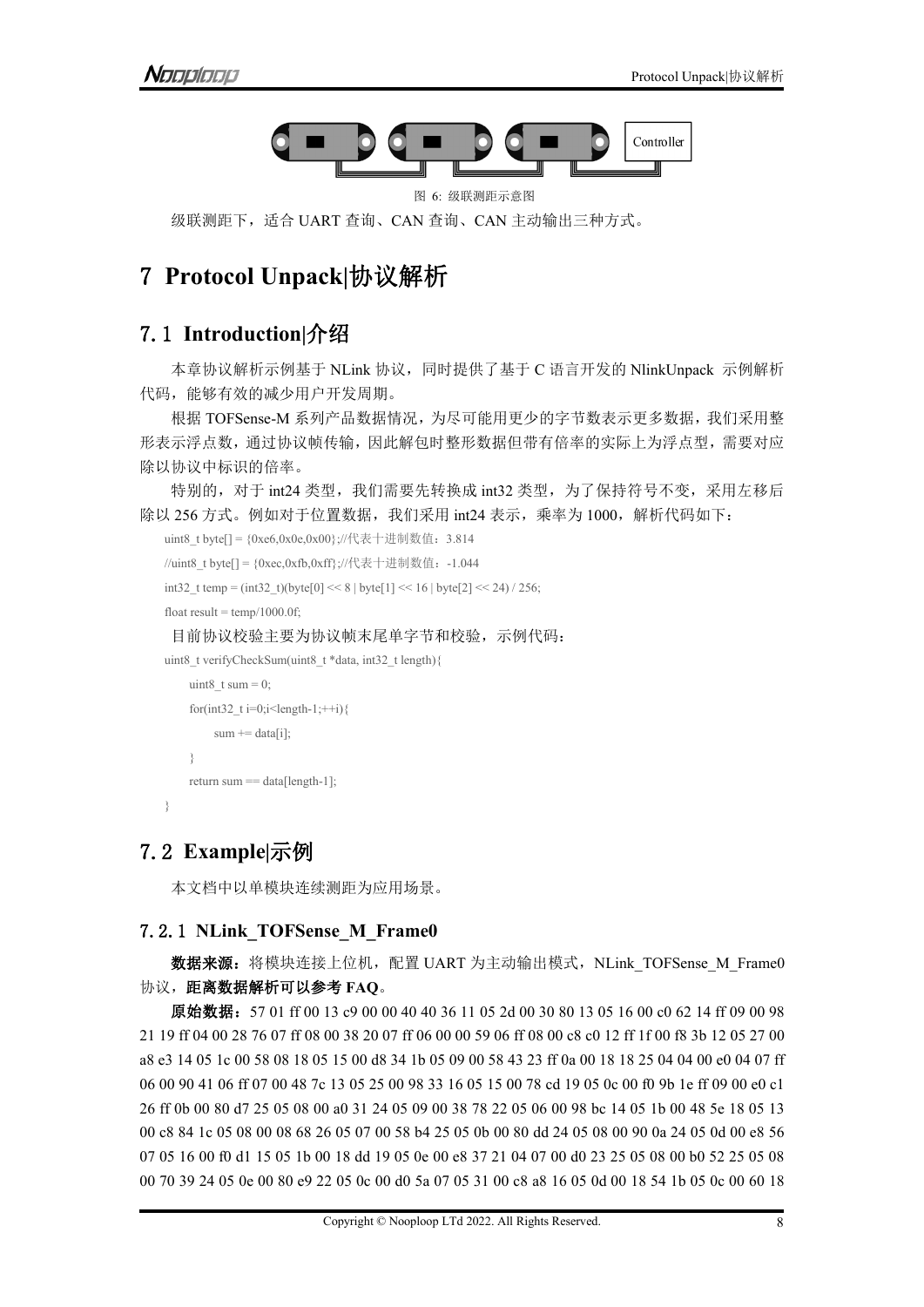23 0a 0a 00 f0 77 24 05 08 00 10 cc 23 05 0c 00 98 62 23 05 0f 00 f0 06 22 05 11 00 a8 37 07 05 46 00 b8 69 1a 05 0b 00 30 c1 1d 0a 0d 00 68 64 24 ff 0d 00 b0 58 24 05 08 00 28 4b 23 05 0d 00 b0 e7 21 05 12 00 38 01 21 05 0f 00 c8 08 07 05 44 00 18 dd 19 09 0a 00 38 6c 24 05 08 00 58 c0 23 05 0b 00 90 10 23 05 0c 00 a0 c0 21 05 0c 00 b8 3f 21 05 0c 00 a0 49 20 05 10 00 e0 04 07 05 32 00 ff ff ff ff ff ff 67

| <b>Data</b>          | <b>Type</b> | Length(Bytes)  | Hex         | <b>Result</b>    |
|----------------------|-------------|----------------|-------------|------------------|
| Frame Header         | uint8       |                | 57          | 0x57             |
| <b>Function Mark</b> | uint8       | 1              | 01          | 0x01             |
| reserved             | uint8       | $\mathbf{1}$   | $\ldots$    | $\ast$           |
| $\operatorname{id}$  | uint8       | $\mathbf{1}$   | 00          | $\boldsymbol{0}$ |
| system_time          | uint32      | $\overline{4}$ | 13 c9 00 00 | 51475ms          |
| zone map             | uint8       | $\mathbf{1}$   | 40          | 0x40             |
| $data0$ {dis*1000,   | ${uint24,}$ |                | 40 36 11    | 1128mm           |
| dis_status,          | uint8,      | $\sqrt{6}$     | 05          | $\sqrt{5}$       |
| signal_strength}     | $uint16$ }  |                | 2d 00       | 45               |
| $\cdots$             | $\cdots$    | $\cdots$       | $\cdots$    | $\ldots$         |
| dataindex {dis*1000, | ${uint24,}$ |                |             |                  |
| dis_status,          | uint8,      | 6              | $\ddotsc$   | $\cdots$         |
| signal_strength}     | uint16      |                |             |                  |
| $\cdots$             | $\cdots$    | $\cdots$       | $\cdots$    | $\ldots$         |
| data63 {dis*1000,    | ${uint24,}$ |                | e0 04 07    | 460mm            |
| dis_status,          | uint8,      |                | 05          | $\mathfrak{s}$   |
| signal_strength}     | $uint16$ }  | 6              | 32 00       | 50               |
| Reserved             | $\ast$      | $\sqrt{6}$     | $\ast$      | $\ast$           |
| <b>SumCheck</b>      | uint8       | 1              | 67          | 0x67             |

| 表 1: NLink TOFSense M Frame0 解析表 |  |
|----------------------------------|--|
|                                  |  |

### <span id="page-8-0"></span>7.2.2 **NLink\_TOFSense\_Read\_Frame0**

数据来源: 将模块连接上位机, 配置为 UART 查询输出模式, id 为 0, 通过上位机发送下列 数据实现数据查询。 如需查询其他 ID 的模块,更改 **id** 和校验和字节发送即可。

|  | 原始数据: 57 10 FF FF 00 FF FF 63 |  |
|--|-------------------------------|--|
|--|-------------------------------|--|

表 2: NLink TOFSense Read Frame0 解析表

| Data                 | <b>Type</b>       | Length (Bytes) | <b>Hex</b>           | <b>Result</b> |
|----------------------|-------------------|----------------|----------------------|---------------|
| <b>Frame Header</b>  | uint <sub>8</sub> |                | 57                   | 0x57          |
| <b>Function Mark</b> | uint8             |                | 10                   | 0x10          |
| reserved             | uint16            |                | $\sim$ $\sim$ $\sim$ | $\ast$        |
| id                   | uint8             |                | $00\,$               |               |
| reserved             | uint16            | $\mathcal{D}$  | $\sim$ $\sim$ $\sim$ | $\ast$        |
| Sum Check            | uint <sub>8</sub> |                | 63                   | 0x63          |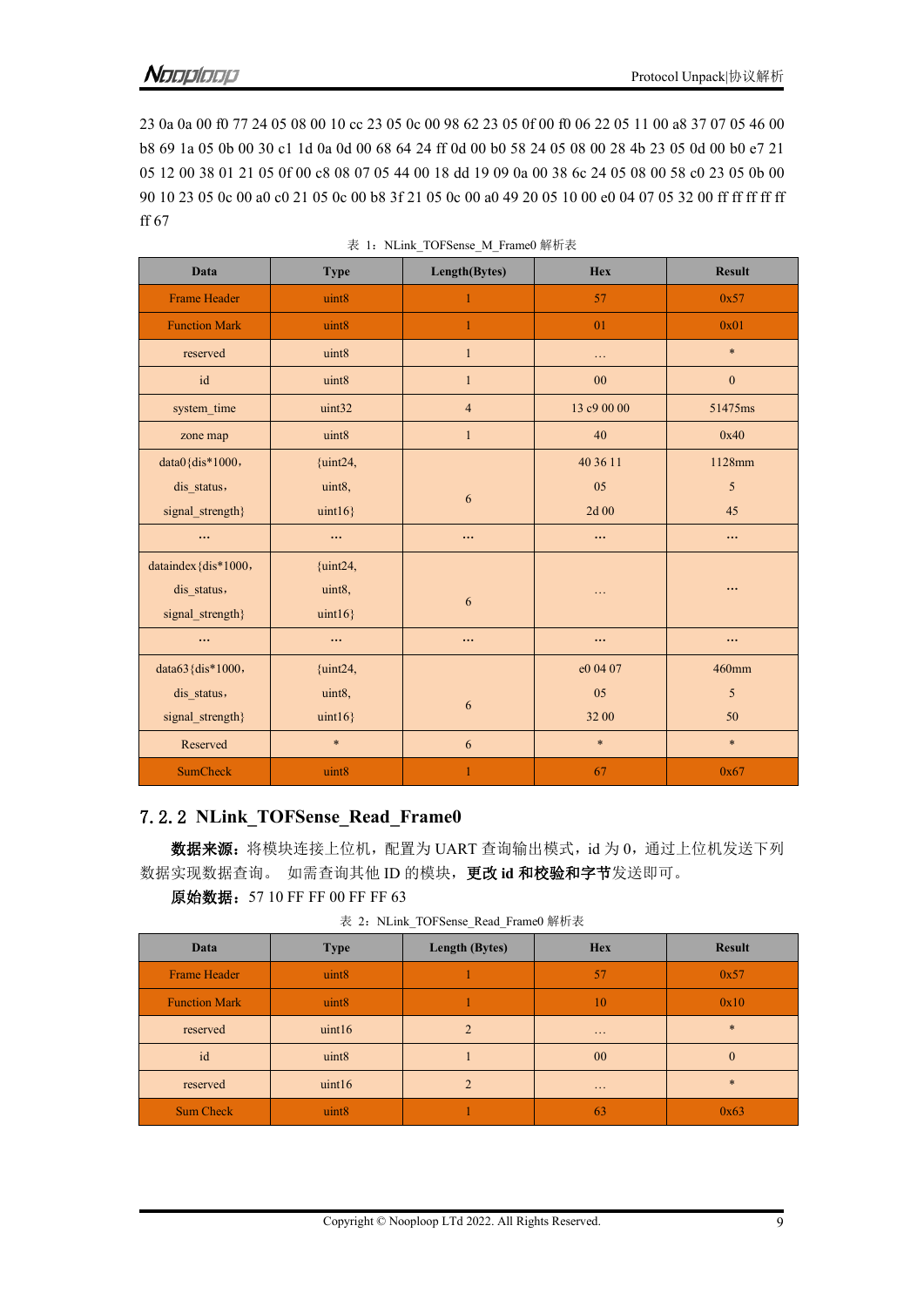### 7.2.3 **NLink\_TOFSense\_CAN\_Frame0**

<span id="page-9-0"></span>数据来源: 模块配置为 CAN 主动输出模式, id 为 1, 连接 CAN 接收设备。 原始数据: **StdID:**0x201 **+ Data:** AD 08 00 05 03 00 00 FF

| <b>Field name</b>        | Part            | Level | <b>Type</b> | Length(bits)   | <b>Hex</b>   | <b>Result</b>    |
|--------------------------|-----------------|-------|-------------|----------------|--------------|------------------|
| <b>Start Of Frame</b>    | <b>SOF</b>      |       | $\ast$      | $\mathbf{1}$   | $\ast$       | $\ast$           |
|                          | ID              |       | $\ast$      | 11             | $0x200 + id$ | 0x201            |
| <b>Arbitration Field</b> | <b>RTR</b>      |       | $\ast$      |                | $\ast$       | $\ast$           |
|                          | <b>IDE</b>      |       | $\ast$      |                | $\ast$       | $\ast$           |
| <b>Control Field</b>     | r0              |       | $\ast$      |                | $\ast$       | $\ast$           |
|                          | DLC             |       | $\ast$      | $\overline{4}$ | $\ast$       | $\ast$           |
|                          | $dis*1000$      |       | uint24      | 24             | ad 08 00     | 2.221m           |
|                          | dis_status      |       | uint8       | $\bf{8}$       | 05           | 5                |
| Data Field               | signal_strength |       | uint16      | 16             | 03 00        | $\mathfrak{Z}$   |
|                          | index           |       | uint8       | $\bf 8$        | $00\,$       | $\boldsymbol{0}$ |
|                          | reserved        |       | uint8       | $\bf 8$        | $\ldots$     | $\ast$           |
| <b>CRC</b> Field         | <b>CRC</b>      |       | $\ast$      | 15             | $\ast$       | $\ast$           |
|                          | CRC_delimiter   |       | $\ast$      | $\mathbf{1}$   | $\ast$       | $\ast$           |
| <b>ACK Field</b>         | <b>ACK Slot</b> |       | $\ast$      | 1              | $\ast$       | $\ast$           |
|                          | ACK_delimiter   |       | $\ast$      |                | $\ast$       | $\ast$           |
| <b>End Of Frame</b>      | <b>EOF</b>      |       | $\ast$      | $\tau$         | $\ast$       | $\ast$           |

 $\pm$  3. NI ink TOFSense CAN Frame0 解析表

| Dominant level              |
|-----------------------------|
| Dominant or recessive level |
| Recessive level             |

### <span id="page-9-1"></span>7.2.4 **NLink\_TOFSense\_CAN\_Read\_Frame0**

数据来源: 模块配置为 CAN 查询输出模式, id 为 1, 连接 CAN 查询设备, 查询设备 id\_s 为 2。

原始数据:**StdID:**0x402 **+ Data:** FF FF FF 01 FF FF FF FF

表 4: NLink TOFSense CAN\_Read Frame0 解析表

| <b>Field name</b>        | Part       | Level | <b>Type</b> | Length(bits)   | <b>Hex</b>           | <b>Result</b> |
|--------------------------|------------|-------|-------------|----------------|----------------------|---------------|
| <b>Start Of Frame</b>    | <b>SOF</b> |       | $\ast$      |                | $\ast$               | $\ast$        |
| <b>Arbitration Field</b> | ID         |       | $\ast$      | 11             | $0x400+id$ s         | 0x402         |
|                          | <b>RTR</b> |       | $\ast$      |                | $\ast$               | $\ast$        |
|                          | <b>IDE</b> |       | $\ast$      |                | $\ast$               | $\ast$        |
| <b>Control Field</b>     | r0         |       | $\ast$      |                | $\ast$               | $\ast$        |
|                          | DLC        |       | $\ast$      | $\overline{4}$ | $\ast$               | $\ast$        |
|                          | reserved   |       | uint24      | 24             | $\sim$ $\sim$ $\sim$ | $\ast$        |
| Data Field               | id         |       | uint8       | $8\phantom{.}$ | 01                   | $id = 1$      |
|                          | reserved   |       | uint32      | 32             | $\ldots$             | $\ast$        |
| <b>CRC</b> Field         | <b>CRC</b> |       | $\ast$      | 15             | $\ast$               | $\ast$        |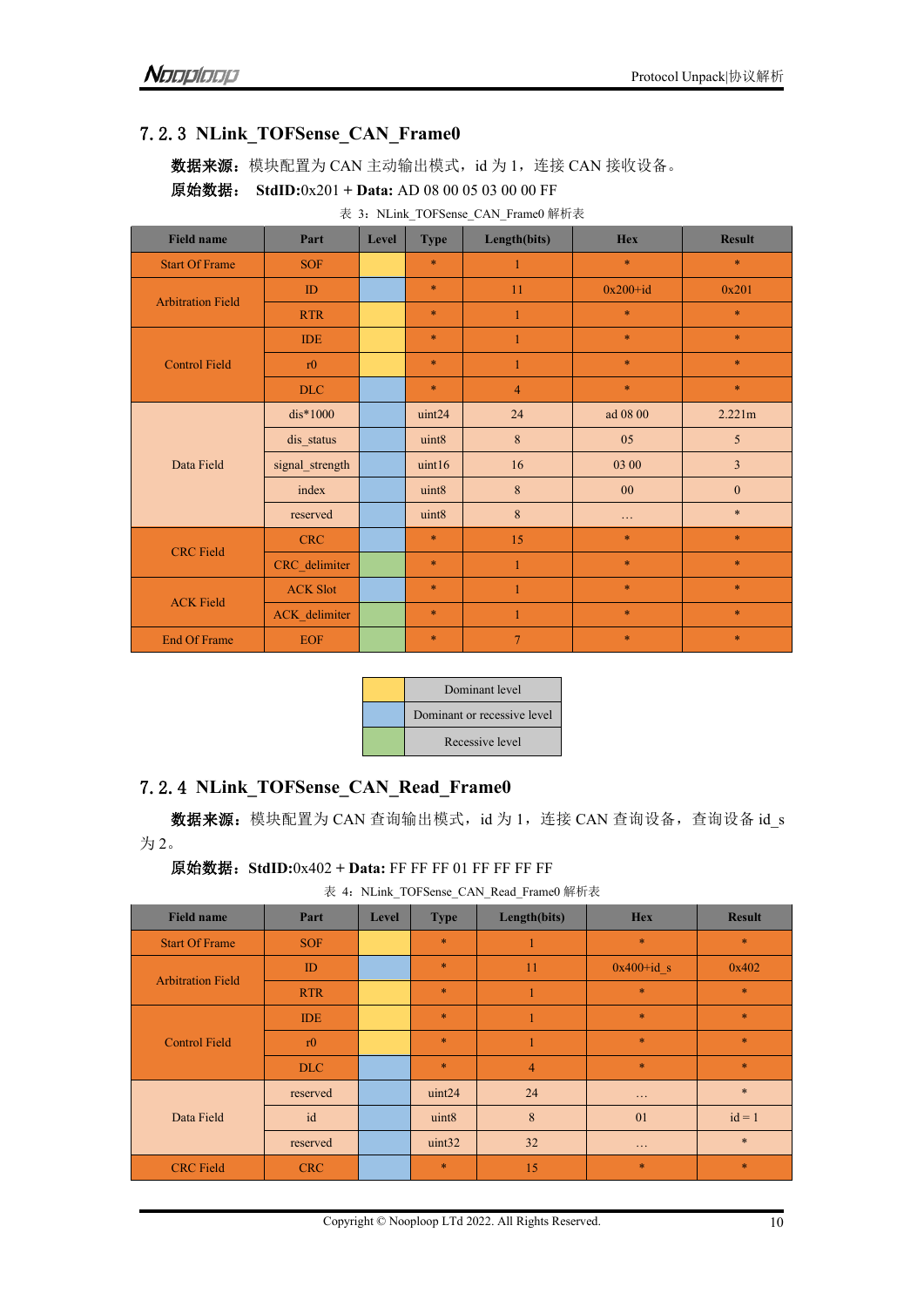|                  | CRC delimiter   | $\ast$ | $\ast$ | $\ast$ |
|------------------|-----------------|--------|--------|--------|
| <b>ACK Field</b> | <b>ACK Slot</b> | ж.     | *      | *      |
|                  | ACK delimiter   |        | *      | *      |
| End Of Frame     | EOF/            | ж.     | ×.     | *      |

| Dominant level              |  |
|-----------------------------|--|
| Dominant or recessive level |  |
| Recessive level             |  |

### <span id="page-10-0"></span>8 **FAQ|**常见问题

#### **Q1.** 室外(强光)条件下可以用吗?

模块受自然光影响。一般来说自然光越强,受影响越大,表现为测距距离变短、精度变差、 波动变大。强光情况下(如太阳光)一般推荐在近距离检测场景使用。

#### **Q2.** 多个模块是否有干扰?

没有干扰。当多个模块同时工作时,即使相互之间的红外光线交叉或打到同一个位置,也不 会影响实际测量。

#### **Q3.** 为什么模块没有数据输出?

各个模块均经过严格的测试后发货,没有数据时请先自行检查模式、接线(供电电压、线序 是否正确,以及推荐使用万用表测试通信双方两端的引脚是否导通)、波特率等配置是否正确; 对于 CAN 输出模式,请检查是否含有终端电阻(一般为 120Ω)。

#### **Q4.** 安装时需要注意什么?

如果不希望检测到地面或其它反射面,安装时需避免 FOV 角度内有遮挡。另外需要注意与 地面高度,应避免 FOV 内出现地面遮挡等类似反射面,如果安装高度离地面较近,可以考虑将 模块稍微倾斜向上进行安装。

### **Q5.** 模块的 **UART** 与 **CAN** 是同一个接口吗?

模块的 UART 接口与 CAN 接口公用相同的物理接口,针对不同的通讯模式转换对应线序即 可。<br>

### **Q6.** 切换到 **CAN** 模式后,为什么 **NAssistant** 软件识别不了模块?如何在不同通讯模式间进行切 **换?**

目前 NAssistant 软件只支持识别 UART 模式下的模块。在 UART 模式下,通过上位机识别 成功后进入设置页面可将模块配置为 CAN 通讯模式;在 CAN 通讯模式下,需按住按键然后将 模块上电,当指示灯由快速闪烁变为慢速闪烁后松开按键,此时模块强制进入临时 UART 模式, 再通过上位机进入设置页面选择 **UART** 模式写入参数即可。

### **Q7.** 模块输出的是最近距离、最远距离还是平均距离?

模块单次测量会得到 FOV 内多个点的距离值(8\*8 模式 64 个点,4\*4 模式 16 个点),并且 按照指定顺序输出到所有点的距离。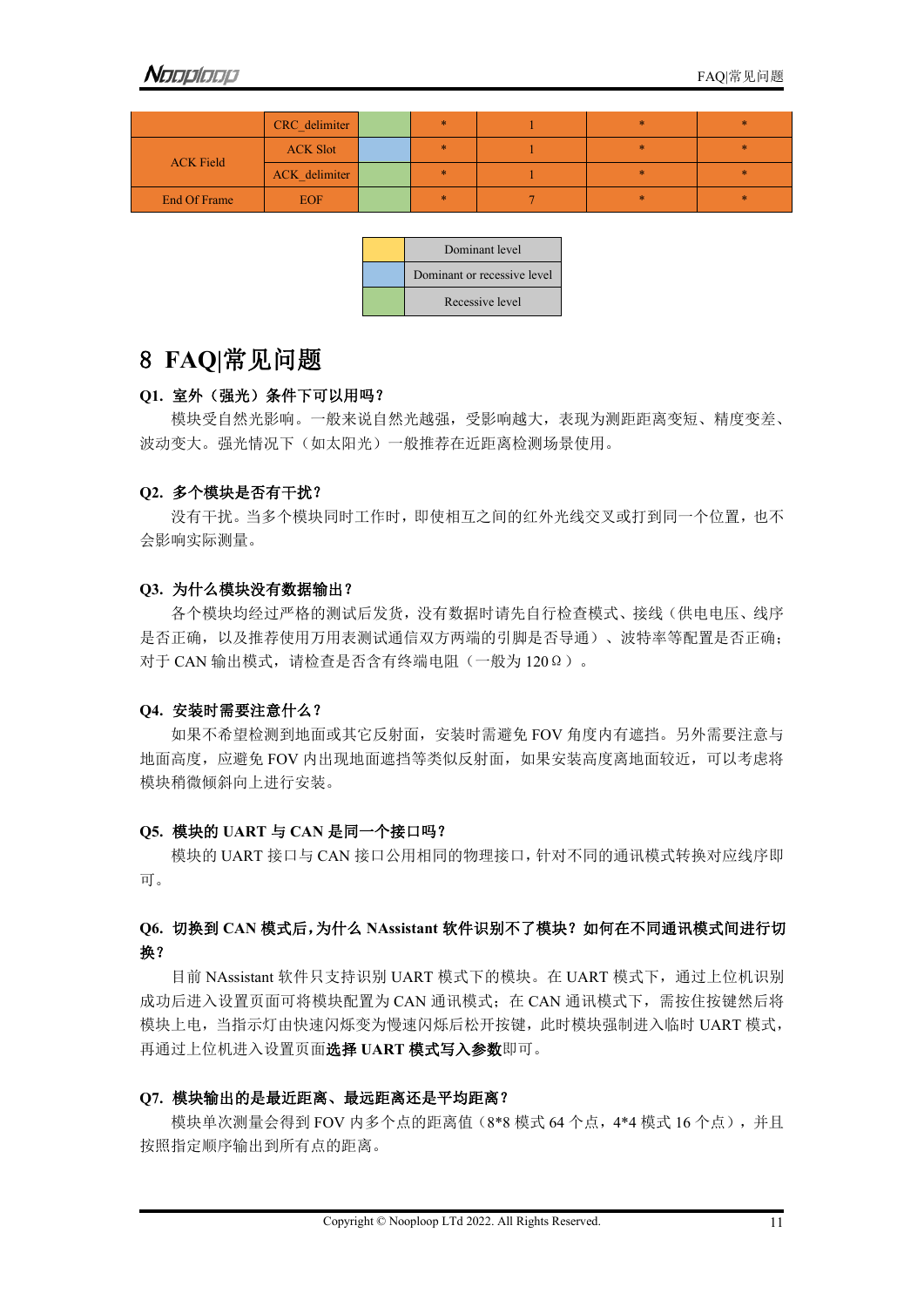#### **Q8.** 超量程时距离如何输出?

超量程时,距离输出保持上一时刻的值不变。此时距离状态为 255,可以参考距离状态指示 来进行判断。

#### **Q9. CAN** 查询模式下查询不到数据是什么原因**?**

首先保证 CAN 设备之间线序正确。其次 TOFSense-M 系列端口不含 120R 匹配电阻, 需保 证 查 询 设 备 端 电 阻 匹 配 , 最 后 检 测 发 送 的 查 询 帧 格 式 是 否 满 足 NLink TOFSense CAN Read Frame0 协议, 特别注意标准帧 ID 正确。

#### **Q10.**按住按键无法进入 **UART** 配置模式是什么原因?

功能按键在出货之前均经过测试,无法进入 UART 模式则多试几次。注意按键需要在上电 之前按下,灯慢闪之后松开。

#### **Q11.**模块使用的串口通信端子型号是什么?飞控、单片机上没有这个端子的接口怎么办?

模块使用的是 GH1.25 的端子。可以自行购买 GH1.25 转其他端子的转接线,或者剪断产品 附带的 GH1.25-GH1.25 接线,自行焊接其他的端子。线序、供电电压、信号线电平等请参考数 据手册。

#### **Q12.**接收到的 **ad 08 00** 如何解算为距离值?

协议帧中的数据是小端模式存储的,而且编码时乘了一定的倍率,举例来说 ad 08 00 先恢复 成 16 进制数据 0x0008ad 换算成 10 进制为 2221, 除以 1000 为 2.221 米。

#### **Q13.**校验和是怎么计算的?

校验和就是前面所有的字节相加然后取最低字节的数据,比如 55 01 00 ef 03 的校验和就是 0x55+0x01+0x00+0xef+0x03=0x0148,那校验和就是 48,所以这一帧的完整数据是 55 01 00 ef 03 48。

### <span id="page-11-0"></span>9 **Reference|**参考

[1] TOFSense-M 数据手册

### <span id="page-11-1"></span>10 **Abbreviation and Acronyms|**简写与首字母缩略

| 衣 ): 间与与目子丏缃眙       |                                        |        |  |  |  |  |
|---------------------|----------------------------------------|--------|--|--|--|--|
| <b>Abbreviation</b> | <b>Full Title</b>                      | 中文     |  |  |  |  |
| <b>TOF</b>          | Time of Flight                         | 飞行时间   |  |  |  |  |
| <b>FOV</b>          | Field of View                          | 视场角    |  |  |  |  |
| <b>HW</b>           | Half Wave                              | 半波     |  |  |  |  |
| <b>VCSEL</b>        | Vertical Cavity Surface Emitting Laser | 垂直腔面发射 |  |  |  |  |

#### 主 2: 答宣巨关章因踪呐

# <span id="page-11-2"></span>11 **Update Log|**更新日志

表 6:更新日志

| <b>Version</b> | <b>Firmware Version</b> | Data     | <b>Description</b> |        |  |
|----------------|-------------------------|----------|--------------------|--------|--|
| 1.0            | 1.0.1                   | 20211112 |                    | 发布初版手册 |  |